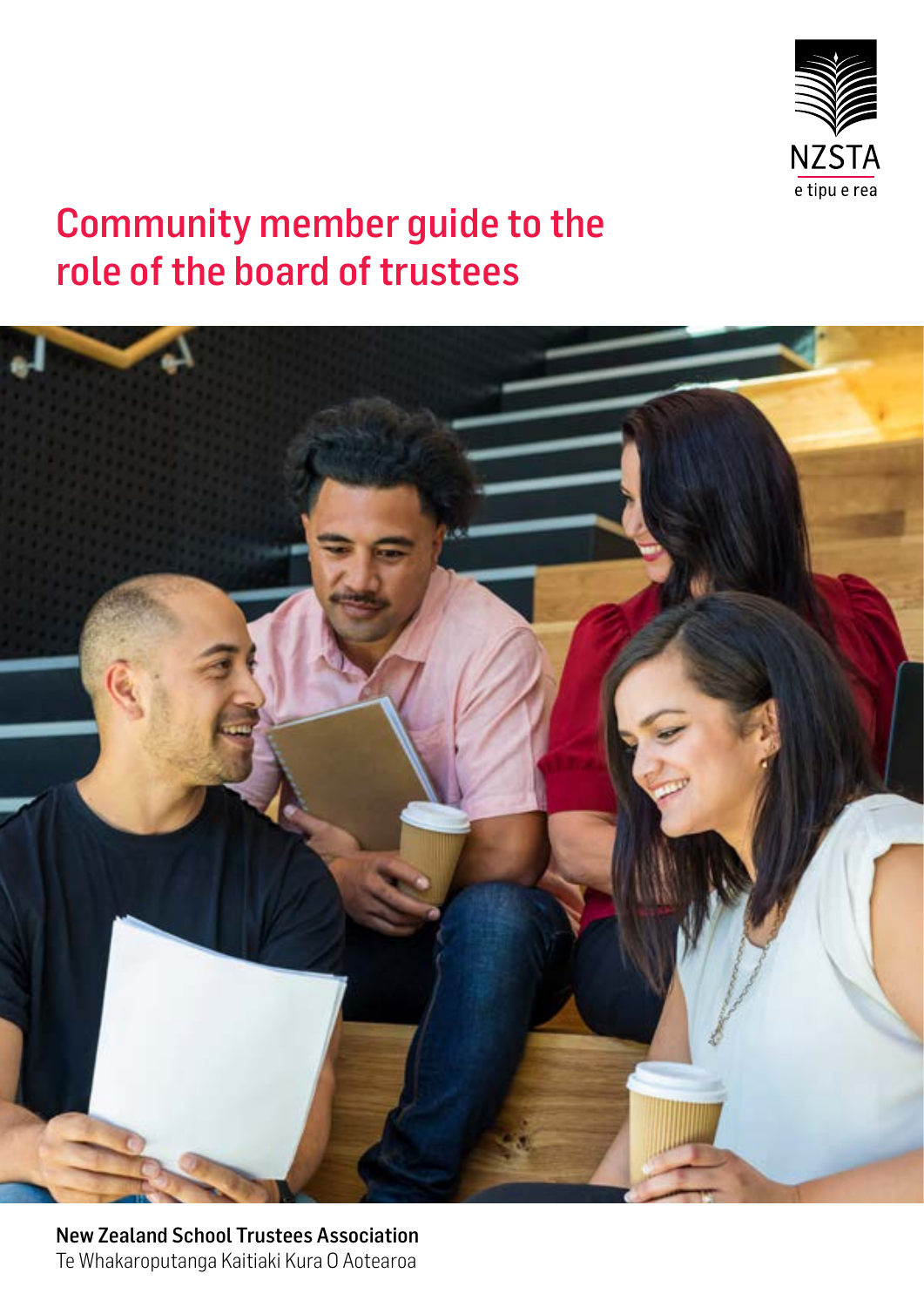# What is a School Board of Trustees?

School boards are responsible for the school | kura's performance and ensuring that all legal requirements are met.

Every state and state-integrated school | kura in New Zealand has a board of trustees. The board of trustees is a crown entity – that is an organisation that is part of the New Zealand public sector.

# The board

- is accountable for student achievement
- sets the vision for the school | kura
- ensures the school | kura complies with legal and policy requirements

First and foremost a board is accountable for student progress and achievement to its parents, community and the Crown.

# What do trustees do?

First and foremost a board is accountable for student progress and achievement to its parents, community and the Crown. The board has the overall responsibility and accountability for the school | kura. The legal responsibilities of boards of trustees are determined by the Education Act of 1989. Schedule 6 of the Act outlines the functions and powers of boards:

4 (1) A board is the governing body of its school.

 (2) A board is responsible for the governance of the school, including setting the policies by which the school is to be controlled and managed.

5 (1) A board's primary objective in governing the school is to ensure that every student at the school is able to attain his or her highest possible standard in educational achievement.

2) To meet the primary objective, the board must— (a) ensure that the school—

(i) is a physically and emotionally safe place for all students and staff; and

(ii) is inclusive of and caters for students with differing needs.

## Here are some of the specific things boards do:

- Set the strategic direction and long-term plans for the school | kura in consultation with the school | kura's community.
- Monitor the board's progress against its strategic goals and targets.
- Monitor and evaluate student progress and achievement.
- Oversee the management of staff, property, finances, curriculum and administration.
- Ensure that government priorities are met.
- Fulfil the intent of the Treaty of Waitangi by valuing and reflecting New Zealand's dual cultural heritage.
- Appoint and support the principal and assess their performance.
- Act as good employers to all staff at the school | kura

# What skills do trustees need?

Trustees are active leaders in their school | kura and need to work well in a team, ask challenging questions and have good communication skills. Boards need a balance of skills and experiences to ensure effective processes for consultation, planning, monitoring, reporting and reviewing the school | kura's performance are in place.

# Who can become a trustee?

Parents, caregivers and people from the wider community can be nominated for election to a school board | kura. Your school | kura will be happy to help you find out more about standing for election or nominating someone else.

# How do I become a trustee?

Contact your school | kura if you are interested in becoming a school trustee. There are a variety of ways this can be achieved. If you want to find out about standing for election, nominating someone else and voting in the election - they will be happy to help. For more information visit: http://www.nzsta.org.nz

# Who is on a board of trustees?

The Education Act 1989 specifies the makeup of the board but provides some discretion for the board in determining its total size. This flexibility helps the board ensure its membership reflects the diversity of the community and the skills required for effective governance. There are a number of ways diversity can be reflected.

# A board of trustees is made up of:

- 3–7 elected parent representatives
- the principal
- a staff representative
- a student representative (only in schools with students above year 9)
- proprietor's appointees (only in state integrated schools)
- co-opted trustees (boards must have more parent representatives than co-opted trustees)
- appointed trustees.

# All trustees have:

- equal voice
- equal vote
- equal accountability
- equal standing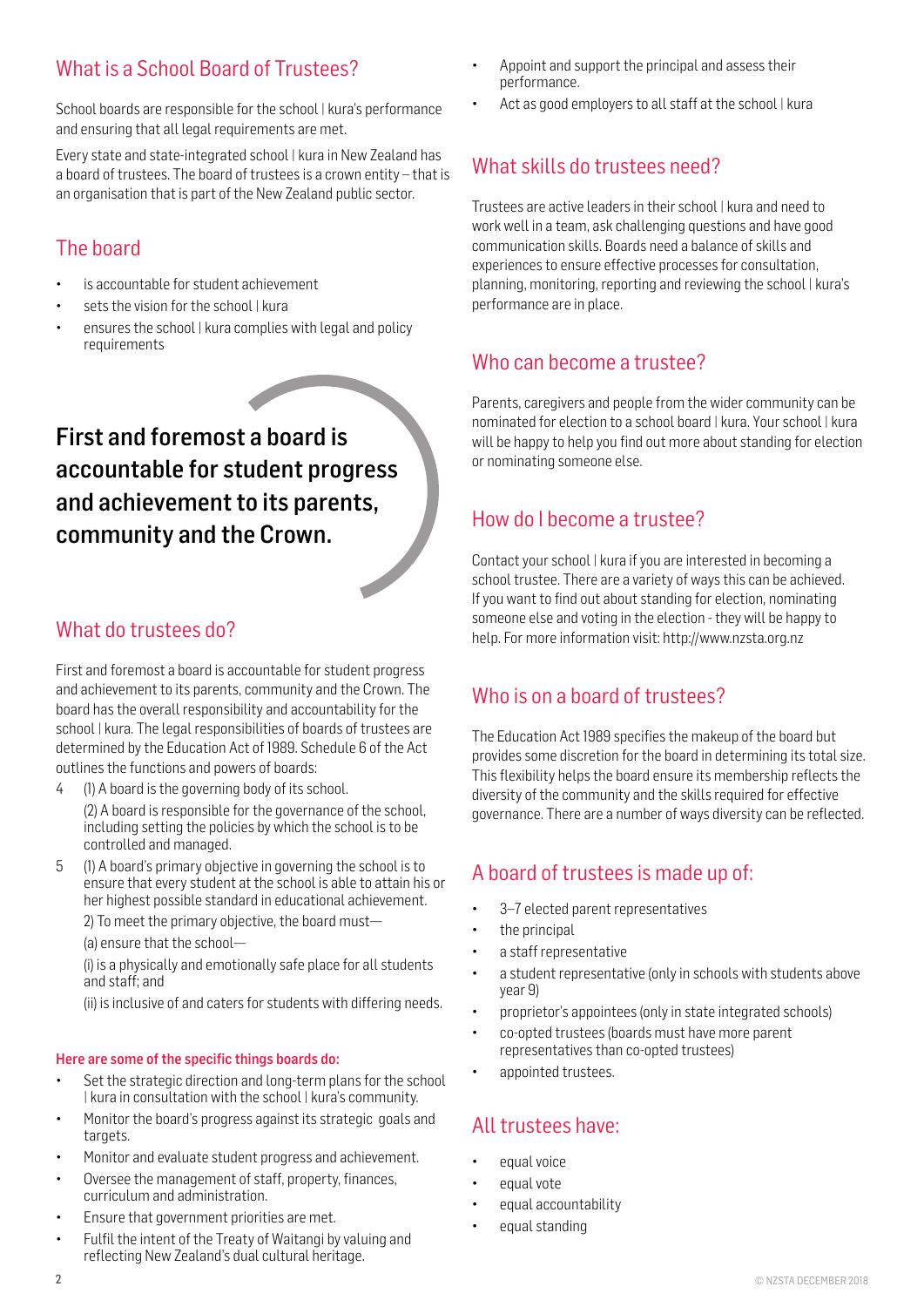

Parents, caregivers and people from the wider community can be nominated for election to a school | kura board.

# How is a board elected?

The school | kura staff and parents elect boards of trustees every three years. The trustee elections are the biggest democratic event in New Zealand. Schools and kura around the country seek approximately 12,000 parent representatives. All parents, legal guardians and immediate caregivers of students enrolled full-time in a state | state integrated school | kura can and should vote in the elections for parent representatives.

# What help do school trustees get?

New Zealand School Trustees Association provides free advice and support through their governance and employment advisory services and professional development workshops.

Visit the NZSTA website for more information: http://www.nzsta. org.nz

# How does the board of trustees work?

Boards of trustees provide strategic leadership and direction to their school | kura. The board works in partnership with the community, principal, teachers, support staff, and the government to ensure the best possible outcomes for all students. The importance of the partnership between a school | kura and its community cannot be stressed enough. Trustees represent their community and actively seek the input of parents, staff and students

For more details about how the board works view the online information at: http://www.nzsta.org.nz

# The board's strategic plan

The strategic plan outlines strategic direction and includes the vision, aims, objectives, directions, and targets of the board, and should be the basis for all school | kura decision making. The strategic plan is a binding agreement between the board of trustees and the Minster of Education. School communities should be encouraged to participate in its development and review.

Boards of trustees provide strategic leadership and direction to their school | kura.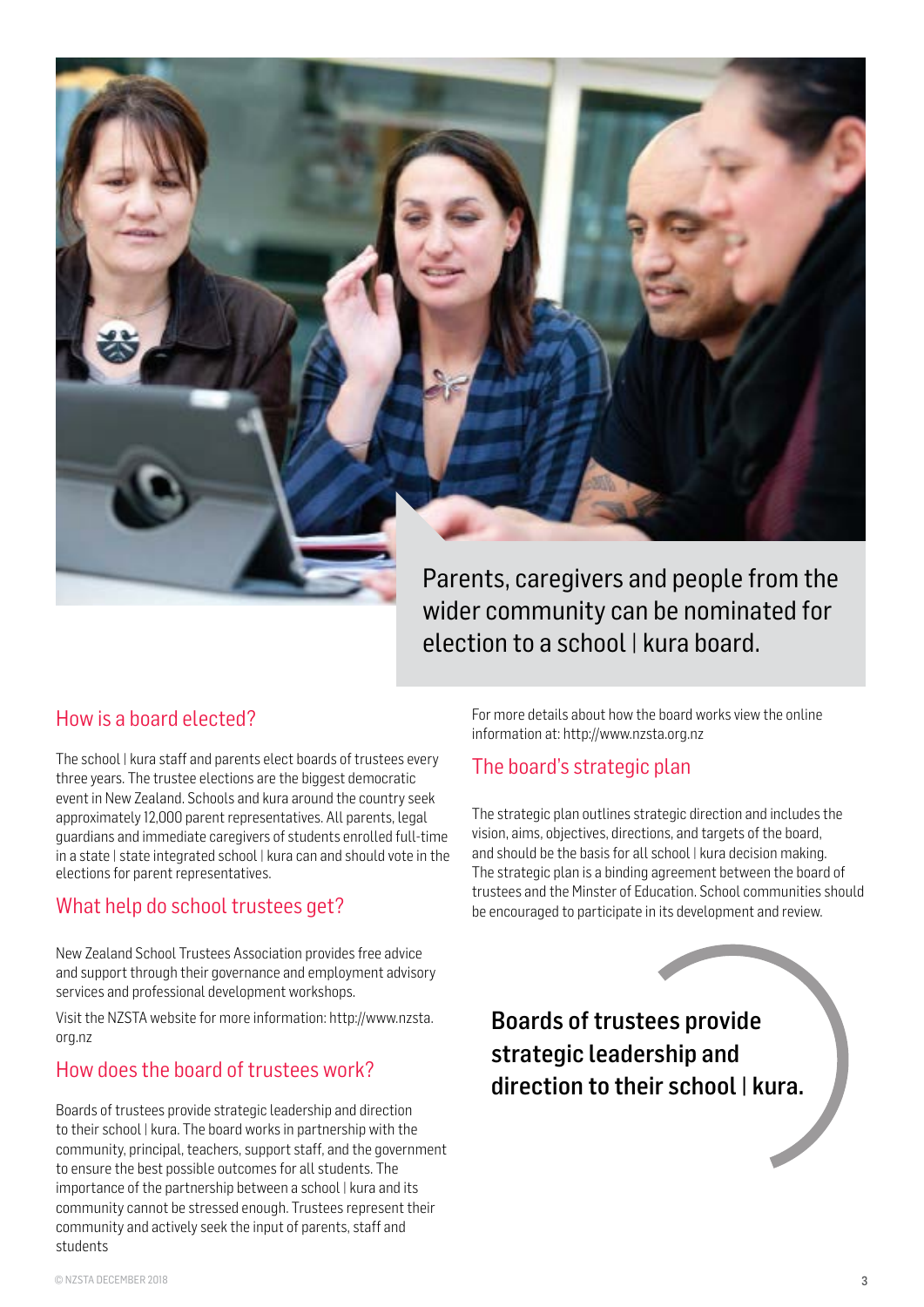# What are the roles within the board?

### Parent representatives

- represent the parent community. They do not necessarily need to be parents of current students at the school I kura, but must be nominated by someone who is on the school I kura's electoral roll
- ensure the best possible outcomes for all students at the school I kura

#### Board chair

- cannot be the principal, staff | student representative
- leads the board
- chairs the meetings
- works closely with the principal to ensure seamless communication between governance and management

#### Principal

- is a full member of the board
- is the educational professional leader of the school | kura
- is the CEO and the board's chief adviser

#### Staff representative

- is elected by the staff (teaching and non-teaching)
- is not a staff advocate (they must make decisions in the best interests of all students at the school | kura using all the information available)

#### Student representative

is not a student advocate (they make decisions in the best interests of all students at the school | kura, using all the information available)

#### Co-opted trustees

provide the board with specific expertise – eq. finance, strategy, gender or ethnic balance

#### Proprietor's appointees

are appointed by the school's proprietors or by bodies corporate which have been approved by the board for this purpose

# What does the work of the board look like?

Boards of trustees' key areas of contribution are representation, leadership, accountability, and the employer role. For more details about what the work of the board looks like view the online information at http://www.nzsta.org.nz



#### Accountability

Student progress and achievement, review, financial monitoring, resource management

#### Leadership

Governance model, clear purpose, roles and responsibilities, effective meetings, relationships

#### Employer role

Good employer, performance management system, effective relationships, health and safety, recruitment

#### Representation

Community consultation and engagement, board consultation, trust and relationships

# Trustees represent the community and benefit from the input of parents.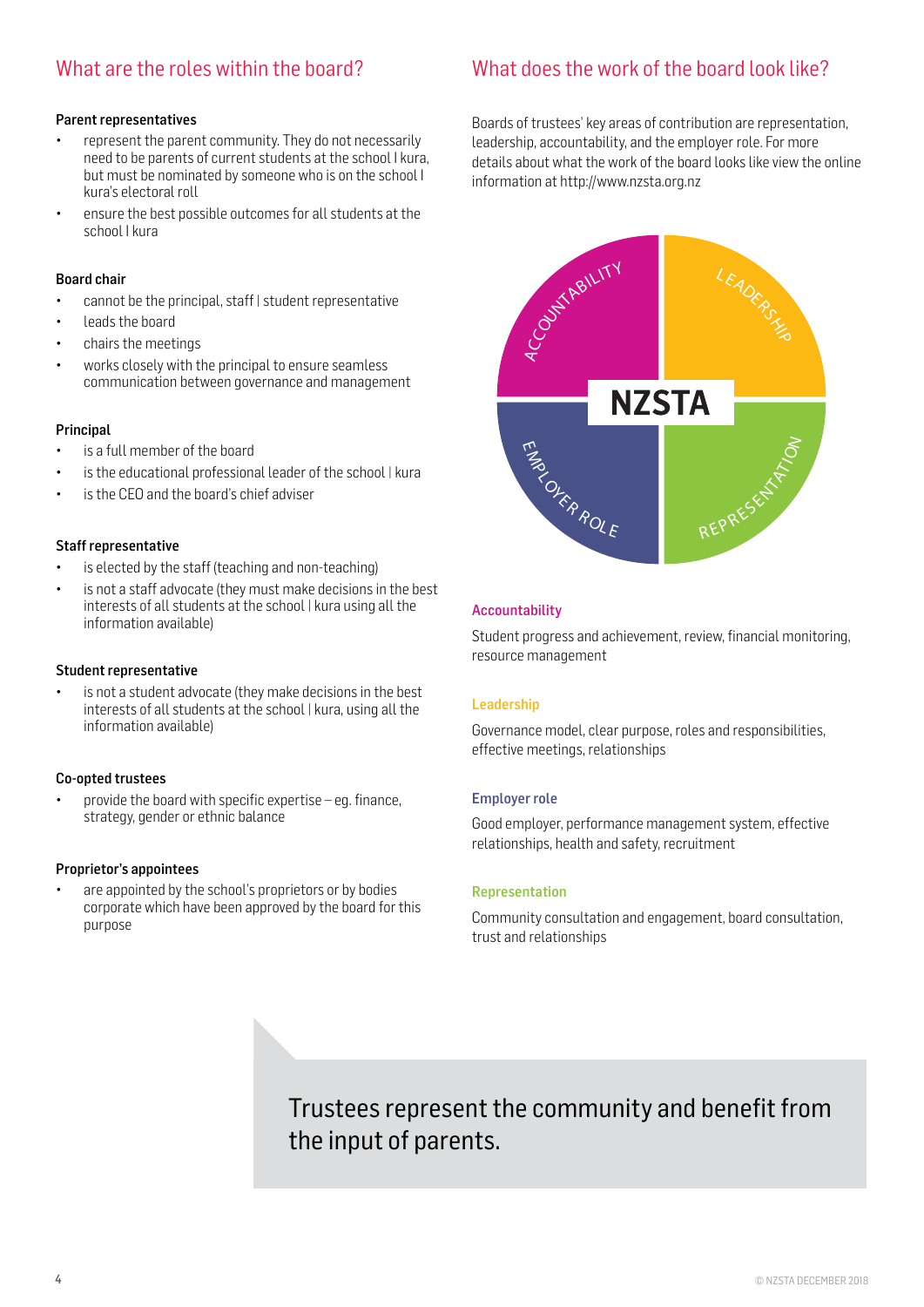# How do the principal and board work together?

The board of trustees are the governors of the school | kura.

The principal is responsible for the management of the school | kura. The principal is a member of the board and acts as the board's educational leader and chief adviser.

Governance and management work in partnership.

#### Governance determines:

the what - designing the future the ends - the outcomes to be achieved policies - statements of what is expected

#### Management determines:

the how - designing how to get there the means - strategies to achieve the ends procedures - steps to meet expectations

# **board | poari**

### **Schedule 6, clause 4 Board is governing body of the school**

- 1. A board is the governing body of its school.
- 2. A board is responsible for the governance of the school, including setting the policies by which the school is to be controlled and managed.
- 3. Under section 76, the principal is the board's chief executive in relation to the school's control and management.

### **Schedule 6, clause 5 Board's objectives in governing school**

- 1. A board's **primary objective** in governing the school is to ensure that every student at the school is able to attain his or her highest possible standard in educational achievement.
- 2. To meet the primary objective, the board must:
	- a. ensure that the school:
		- i is a physically and emotionally safe place for all students and staff: and
		- ii is inclusive of and caters for students with differing needs...

# **principal | tumuaki**

#### **Section 76 Role of principal**

- 1. A school's principal is the board's chief executive in relation to the school's control and management.
- 2. Except to the extent that any enactment or the general law of NewZealand provides otherwise, the principal:
	- a. shall comply with the board's general policy directions; and
	- b. subject to paragraph (a) of this subsection, has complete discretion to manage as the principal thinks fit the school's day-to-day administration.



The board I poari sets the strategic direction for the school | kura and the policies by which the school | kura is controlled and managed.

self-review programme, the board | poari measures the performance of the school | kura and principal | tumuaki against the plans set. Through an effective

The board | poari entrusts to its principal | tumuaki the implementation of the plans on a day-to-day basis.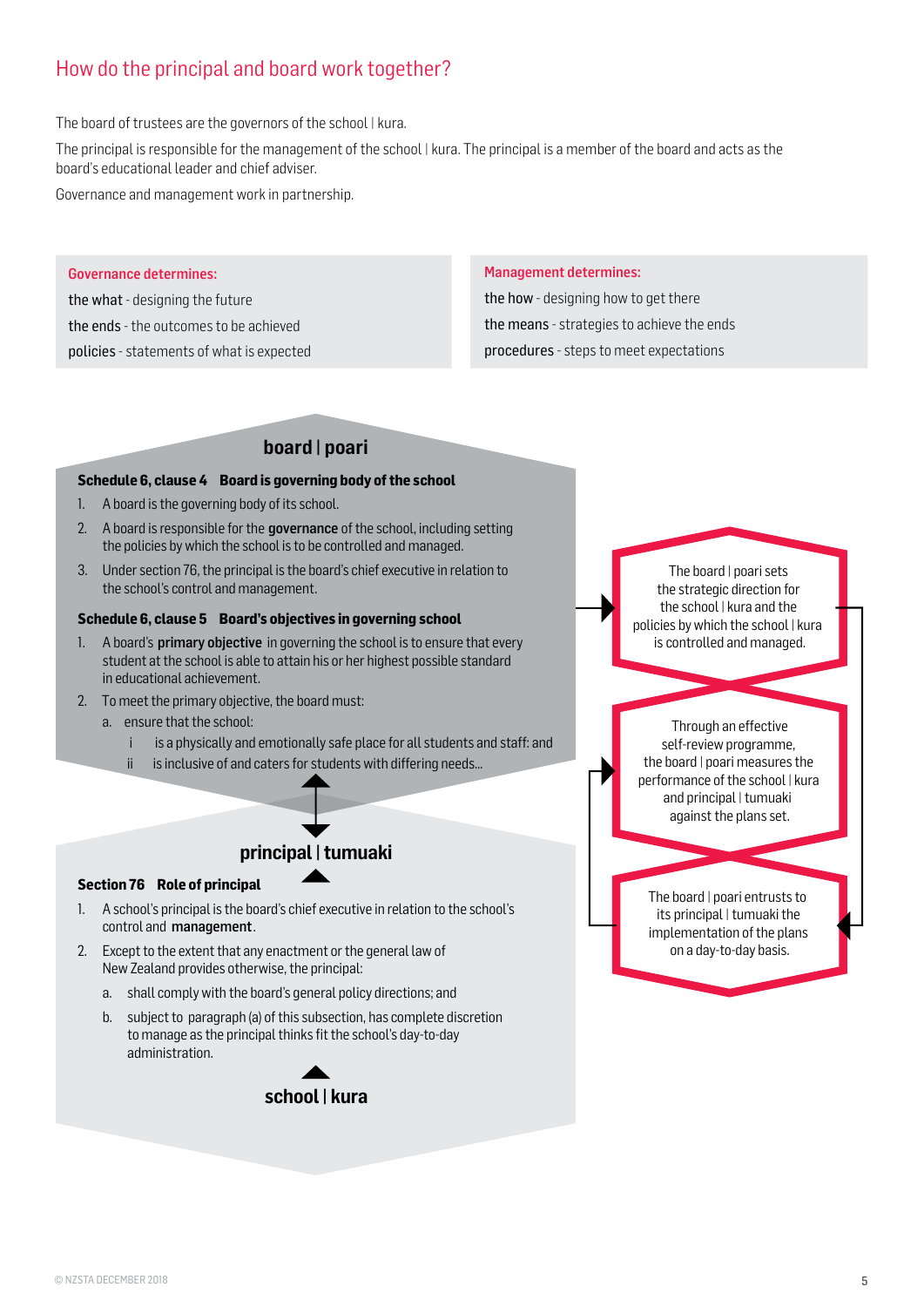# What can parents expect from the board of trustees?

# Responsibility

The role of the board is to design the future of the school | kura and ensure that plans and targets are developed, monitored, and reviewed. The board develops policy by which the school | kura is to be controlled and managed.

The board receives regular reports from the principal about student learning and achievement and progress towards the school | kura's strategic aims and targets. The board uses this information to prioritise resourcing to meet the needs of students.

The Education Act s76 delegates responsibility for the day to day running of the school | kura to the principal – the school | kura management determines how policy/board expectations will be best met.

## Respect and integrity

Each board of trustees member is expected to make decisions in the best interests of all students at the school | kura and to ensure culturally appropriate processes are in place.

Board members are entrusted to govern the school | kura, on behalf of the community, to ensure the provision of a high quality learning environment for all.

## **Consultation**

The board's role is to design the future for the school | kura.

Board of trustees members are elected to represent the school or kura community.

Community consultation is a critical part of the process for developing and monitoring the board's strategic plan.

Consultation processes provide information to guide future development and give feedback on current progress towards the goals defined in the strategic plan.

The school | kura should have a procedure outlining the handling of concerns and complaints that is made available to the school | kura community.

Board of trustees members are not the immediate point of contact for parent concerns as these should first be dealt with by the school | kura, according to the school's | kura's procedure.

### **Communication**

The board of trustees should provide the school | kura community with regular updates on how the school | kura is performing in relation to the strategic goals.

## Professional learning

Board members are expected to have a clear understanding of:

- their role as trustees
- governance policy
- student learning and achievement data.
- NZSTA runs a comprehensive programme to support trustees in their role.



The board's primary focus is to ensure ongoing improvement in student achievement outcomes for all students.

6 © NZSTA DECEMBER 2018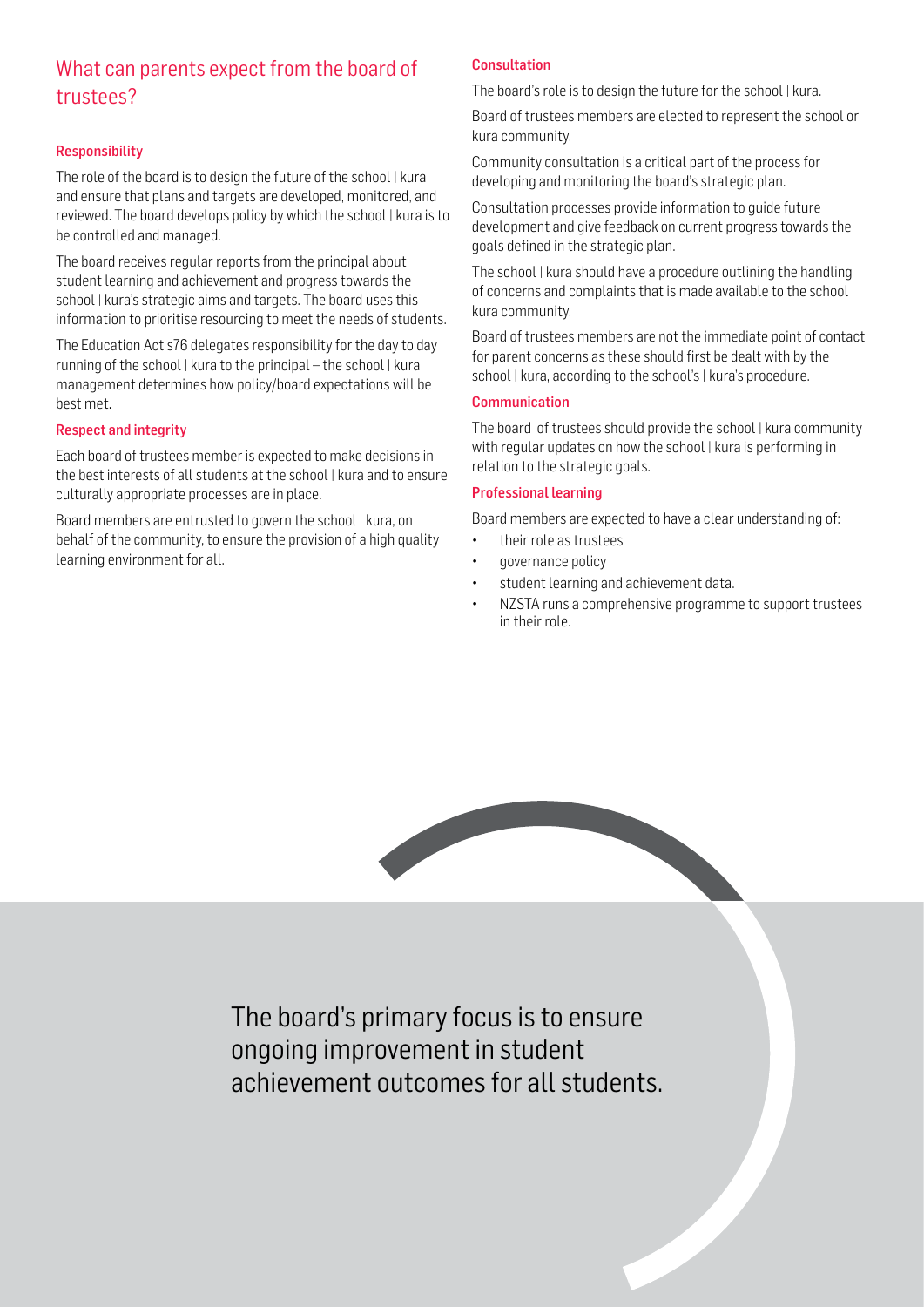# Frequently Asked Questions

### What information does the board have about my child?

The board's primary focus is to ensure ongoing improvement in student achievement outcomes for all students, therefore the board needs to examine student learning and achievement data in order to set targets and priorities. Individual students should not be identified in reports made to the board. However, the board will from time to time have access to information regarding individual students, for example concerns and complaints or for student behaviour management.

### What is the board's role in student behaviour management?

Serious issues of misconduct involve the board. If a student is suspended from school | kura, the board is required to hold a suspension meeting to decide the outcome. The student cannot return to school | kura until the board decides the outcome, or if the student is excluded or expelled.

For more information visit:

http://parents.education.govt.nz/primary-school/your-childatschool/standdowns-suspensions-exclusions-expulsions/

## How do we know if our school | kura board is effective?

The strategic plan is the board's key policy document. It clearly outlines the strategic intent of the board. The board will undertake a process of community consultation as part of the development and review of the strategic plan. The school | kura will have copies of the strategic plan available for its community, usually on its website.

The Education Review Office (ERO) undertakes regular reviews of every school | kura in New Zealand. The board is ultimately responsible for the performance of their school | kura. Individual school | kura review reports can be found at ero.govt.nz.

### What happens if our board is ineffective?

If the ERO has concerns regarding the school | kura board, it will recommend additional board support and professional development or Ministry of Education intervention.

### What support do board members have?

Each board is responsible for ensuring that its members have the knowledge and understanding necessary for the board to be able to function effectively. NZSTA offers a comprehensive professional development programme to ensure that board members are informed and confident in their roles.

## Are board members paid?

Board members are paid an honorarium for attending board meetings. The amount is set by each board.

The IRD treats part of any honoraria paid to school trustees for attending board meetings as reimbursement of expenditure and, therefore, it is not subject to withholding tax as follows:

for the chairperson, the first \$75 per board meeting (up to a maximum of \$825 a year)

for any other board member, the first \$55 per board meeting (up to a maximum of \$605 a year).

## Who looks after the finances of the school?

The board is responsible for the finances of the school | kura.

The board approves a budget that allocates government and local

funding appropriately to develop a learning environment that meets the needs of all students. The budget aligns to school's | kura's annual priorities . The board monitors the school | kura budget at each board meeting.

The board must ensure that annual accounts are prepared which meet audit office requirements, and are then made available to the school | kura's auditor. These accounts form part of the school | kura's annual report.

### What knowledge and skills do I need to become a trustee?

Board members need to be committed to the school | kura with a vested interest in designing the future of the school | kura to ensure the success of all students. They need to clearly recognise the role of governance and be disciplined in carrying it out.

For more information visit:

http://www.trustee-election.co.nz/media/191646/nzstadl6pp-fa.pdf

### How much time do board members spend on board business?

The time commitment varies from board to board. Boards have regular meetings (usually at least 2 per term) that usually last for approximately 2 – 2.5 hours. Board members are sent all documentation prior to the meeting and are expected to have read this thoroughly prior to the meeting.

### Can the public attend board meetings?

Board meetings are meetings open to the public, but they are not public meetings. Speaking rights can be granted to non board members at the discretion of the board.

### What does "in committee" mean and why does the board have the right to use this?

When dealing with confidential issues, the board may go "into committee". Members of the public, including media, are not able to attend this part of the meeting unless they have been invited for a specific purpose – eg. their expert advisory skills in the employment area. This part of the meeting is called public excluded business.

### How can parents raise a concern with the board?

Each school | kura should have a policy/procedure outlining the process for handling concerns and complaints. Copies of this policy/procedure should be available from the school | kura.

### How do I become a trustee?

You can become a trustee by standing at the next board election, by standing when a casual vacancy arises, or by being appointed or co-opted. In the case of board elections, you need to be nominated by someone on the school | kura electoral roll.

You can also contact your local school | kura and inquire about any co-opted positions or proprietor appointee positions (for integrated schools) that may be available. For further information, go to http://www.trusteeelection.co.nz/

### What are communities of learning?

Communities of learning | Kāhui Ako is an initiative from the Government to group schools | kura into clusters. It will provide greater opportunity for schools | kura to collaborate, but each school | kura will still retain their own board.

For more information visit: http://www.nzsta.org.nz/leadership/ investing-in-educationalsuccess-ies